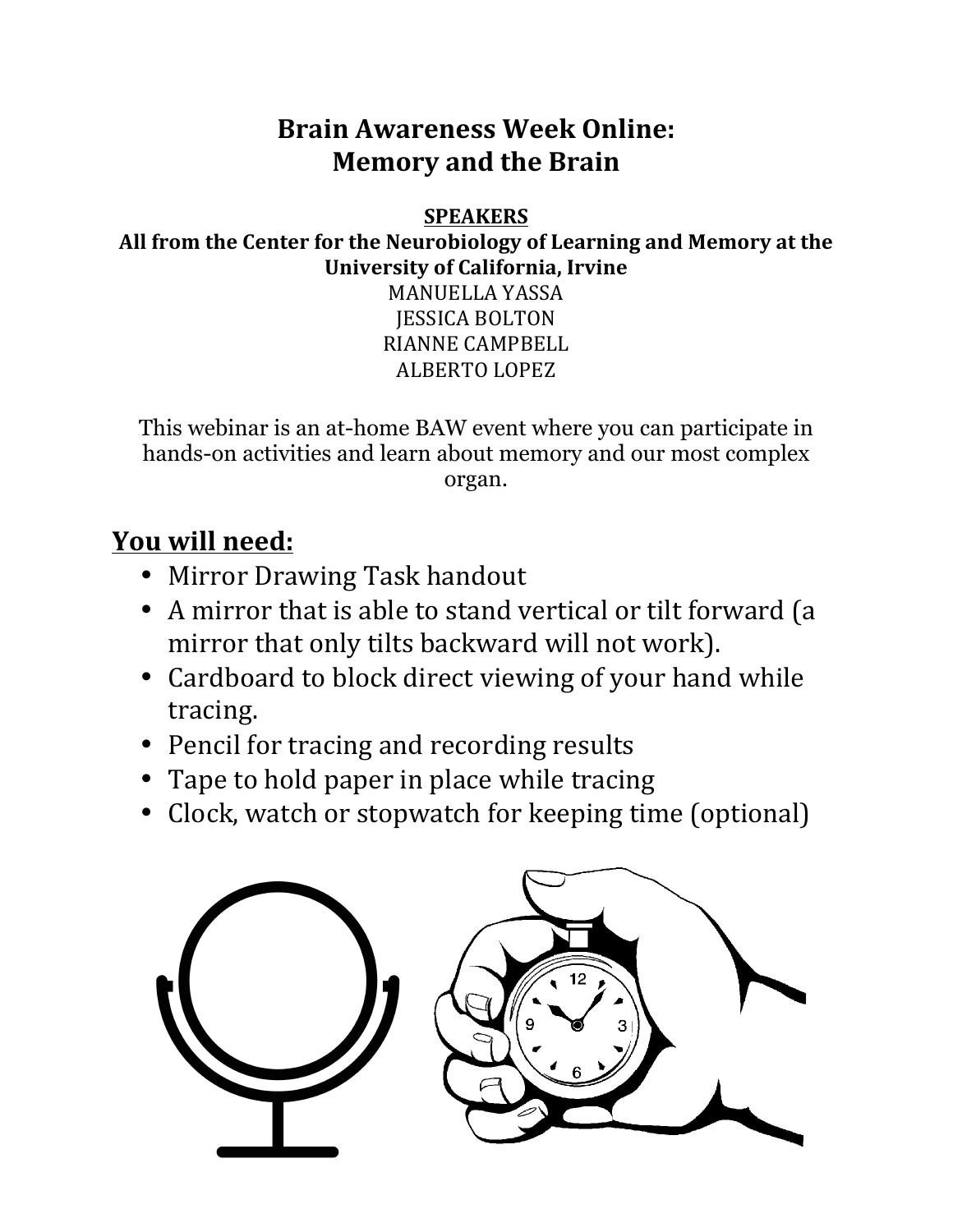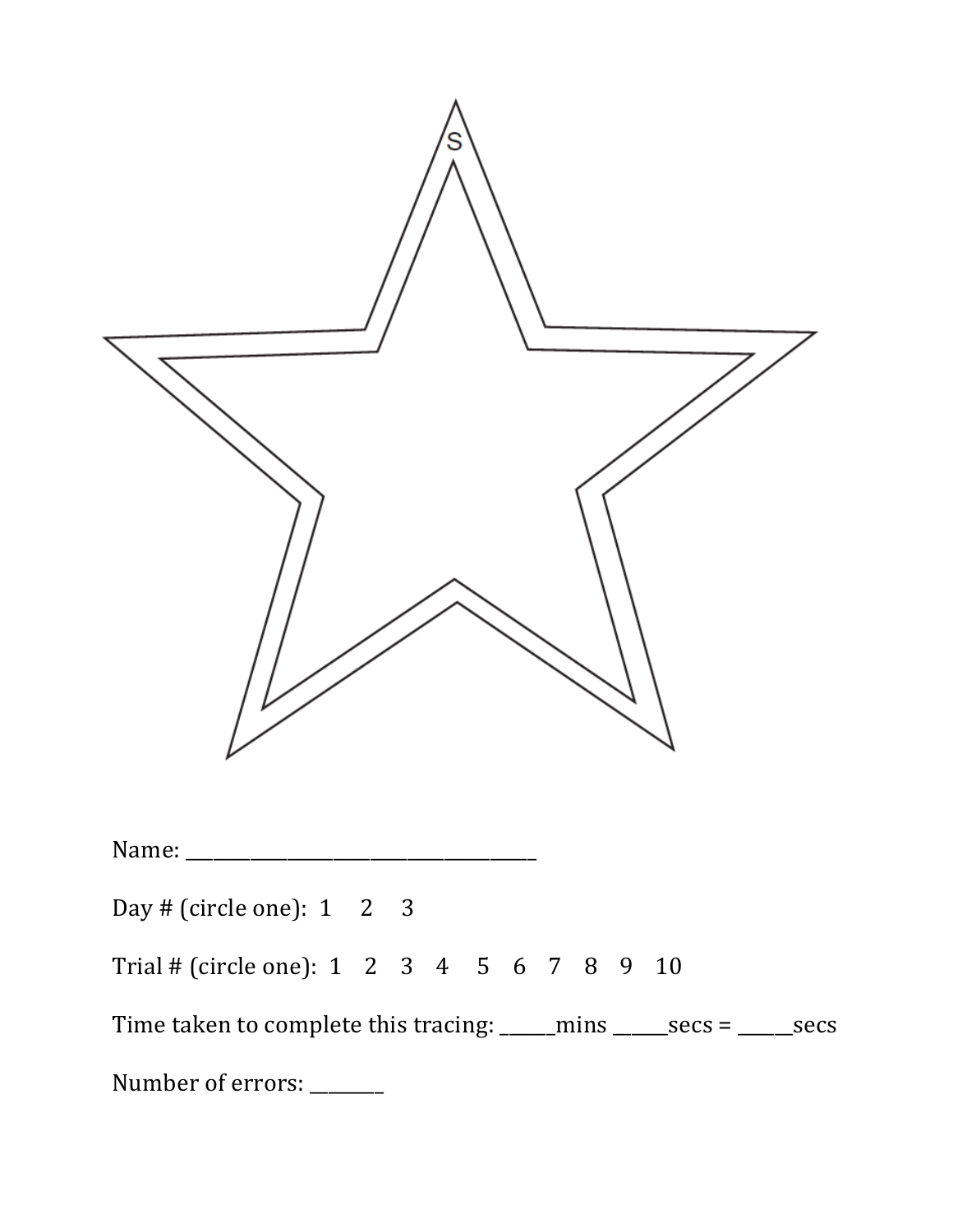#### **Instructions for Mirror Drawing Task**

- 1. Place your paper in front of your mirror.
- 2. Position your cardboard between you and your paper so that you cannot see your hand. Your partner can hold the cardboard in place.
- 3. Look into the mirror. You should be able to see your hand and the star only through the mirror. Adjust if necessary.
- 4. Trace the star, beginning at the "s"
- 5. Have your partner time how long it takes you to complete the star.
- 6. Circle all of the points where the tracing touches the edge of the star. Count how many circles you drew (each time your tracing touches the edge of the star counts as one error)
- 7. Record your findings in the table provided.